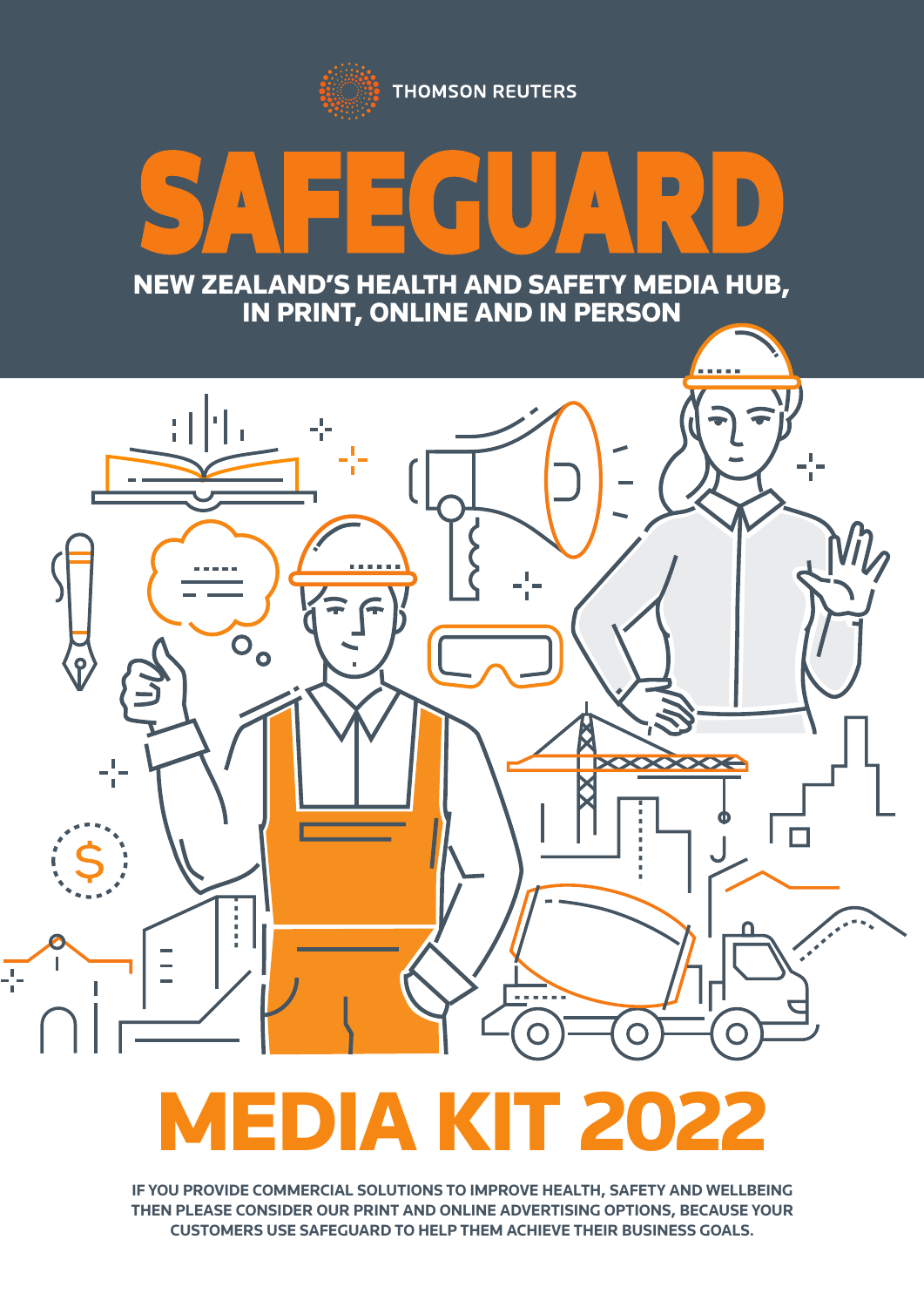

### FROM THE EDITOR

**Safeguard** started out as a magazine in 1988 and has blossomed into one of New Zealand's most recognisable and influential health and safety brands – in print, online, and at our own conferences and awards.

**Safeguard** provides

information, innovation and inspiration to help keep people healthy and safe at work. That is our core value proposition. Anything else comes second.

If you provide commercial solutions to improve health and safety then please consider our print and online advertising options, because your customers use **Safeguard** to help them achieve their business goals.

#### *Peter Bateman*

Follow us via your favourite social media channel.



SAFEGUARD

#### 2022 SAFEGUARD MAGAZINE PRINT SCHEDULE

|     | <b>Issue Month</b>                                                                            | <b>Ad Bookings</b><br>Close | <b>Ad Material</b><br><b>Deadline</b> | <b>Reaches</b><br><b>Readers</b> |
|-----|-----------------------------------------------------------------------------------------------|-----------------------------|---------------------------------------|----------------------------------|
| 191 | Jan/Feb<br>H&S performance indicators<br>Respiratory hazards                                  | 14 January                  | 19 January                            | 1st week<br><b>February</b>      |
| 192 | Mar/Apr<br>WEPR: Worker engagement,<br>participation and representation<br>Mental health & HR | 14 March                    | 18 March                              | 1st week<br>April                |
| 193 | May/Jun<br>Regulation reform<br>Communicating risk                                            | 12 May                      | 18 May                                | 1st week<br>June                 |
| 194 | Jul/Aug<br>Legal roundup<br>Supply chains                                                     | 14 July                     | 20 July                               | 1st week<br>August               |
| 195 | Sep/Oct<br>Professional development<br>Leading change                                         | 12 September                | 20 September                          | 1st week<br>October              |
| 196 | <b>Nov/Dec</b><br>ESG: Environment, Social,<br>Governance Documentation<br>challenge          | 17 November                 | 17 November                           | 1st week<br><b>December</b>      |

#### SAFEGUARD MAGAZINE DISPLAY ADVERTISING PRICES

| <b>ADVERT SIZE</b> | 1-2 issues | 3-5 issues   | 6-8 issues | 9+issues |
|--------------------|------------|--------------|------------|----------|
| Double A4 spread   | \$3402     | \$3063       | \$2723     | \$2552   |
| Full page A4       | \$2430     | \$2187       | \$1944     | \$1823   |
| Half page A4       | \$1680     | \$1512       | \$1344     | \$1260   |
| Third page         | \$1150     | \$1035       | \$920      | \$863    |
| Quarter page       | \$980      | \$882        | \$784      | \$735    |
| <b>Banner</b>      | \$690      | <b>\$621</b> | \$552      | \$518    |

All prices quoted are per advertisement, in \$NZ and do not include GST.

#### PREMIUMS FOR PLACEMENT

- Inside front cover +15%
- Inside back cover +15
- Outside back cover +15%

#### INSERTS Please contact us for pricing options.

A great way to get your brochure or catalogue in front of your audience.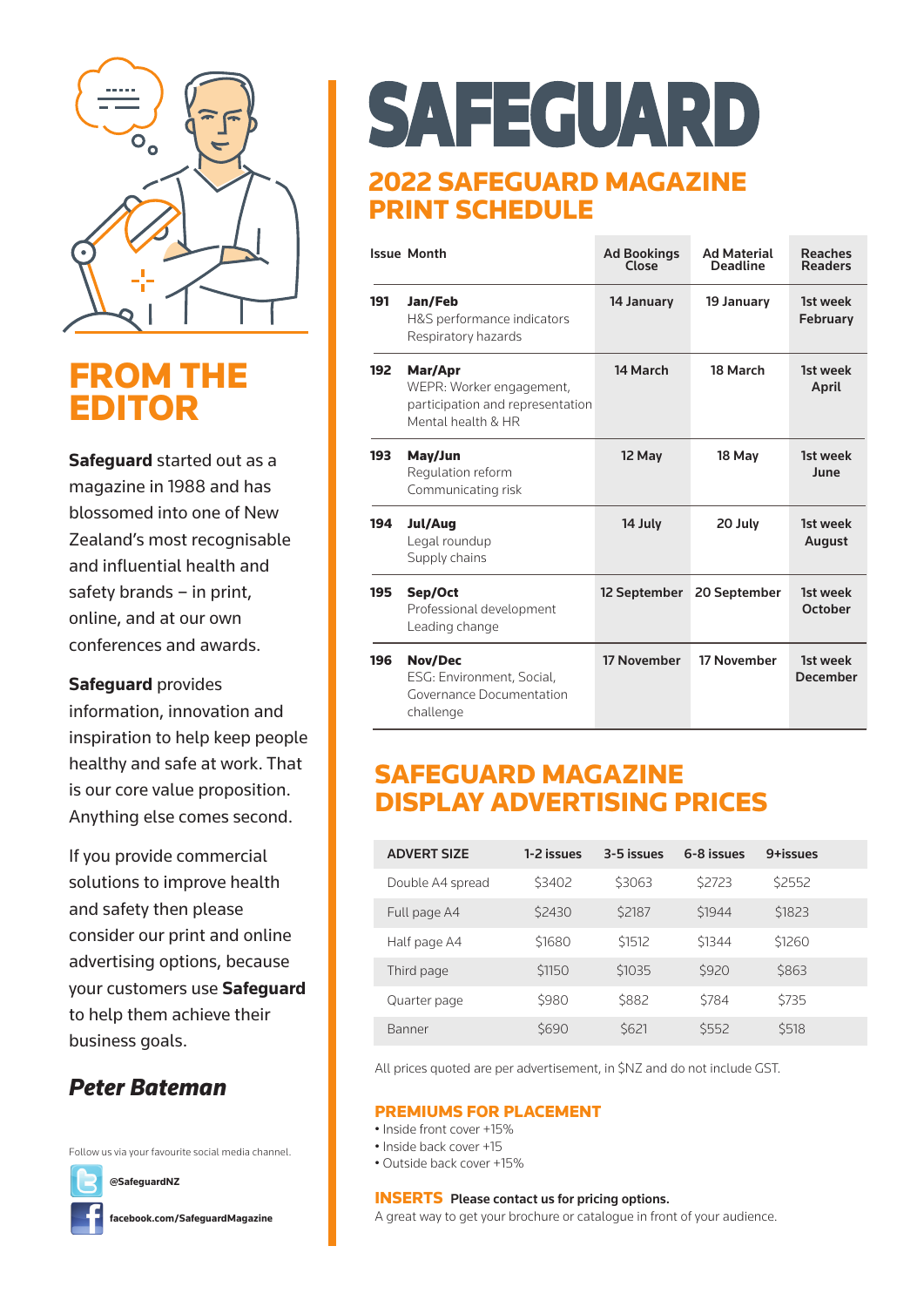#### SAFEGUARD MAGAZINE DISPLAY PRINT ADVERTISING SPECIFICATIONS

**Safeguard magazine is an A4 publication.** The sizes below are for adverts that fit within the page columns and margins (IMAGE SIZE). Adverts that bleed off the page are only available on DPS and full pages ads.



SPECS: Please supply as a print ready High-Res PDF. Images should be 300dpi and colours CMYK. If supplying full page adverts with bleed, use 5mm bleed and include crop marks.

# **SAFEGUARD**

This full colour fortnightly print newsletter is ideal for advertising health and safety events and job vacancies. Display ads are 80mm wide in vertical format.



| <b>SMALL</b>  | \$400 | Up to 85mm high |
|---------------|-------|-----------------|
| <b>MEDIUM</b> | \$650 | 86-170mm high   |
| <b>LARGE</b>  | \$900 | 171-256mm high  |

#### ALERT24

This is the weekly email version of Safeguard Update in which the adverts open via a web link.

### CONFERENCES EVENTS AND AWARDS

**SAFEGUARD** runs the leading health & safety events in New Zealand, including:

- **• Safeguard National Health & Safety Conference**
- **• New Zealand Workplace Health & Safety Awards**
- **• LegalSafe**
- **• HealthyWork**
- **• SafeSkills**
- **• HealthRisk**

These events are a great opportunity to get your brand face-to-face with health and safety decision makers,

and there are numerous brand alignment and sponsorship opportunities available for each event.

**For more information, Contact Henry Kosima,** M 027 591 7127